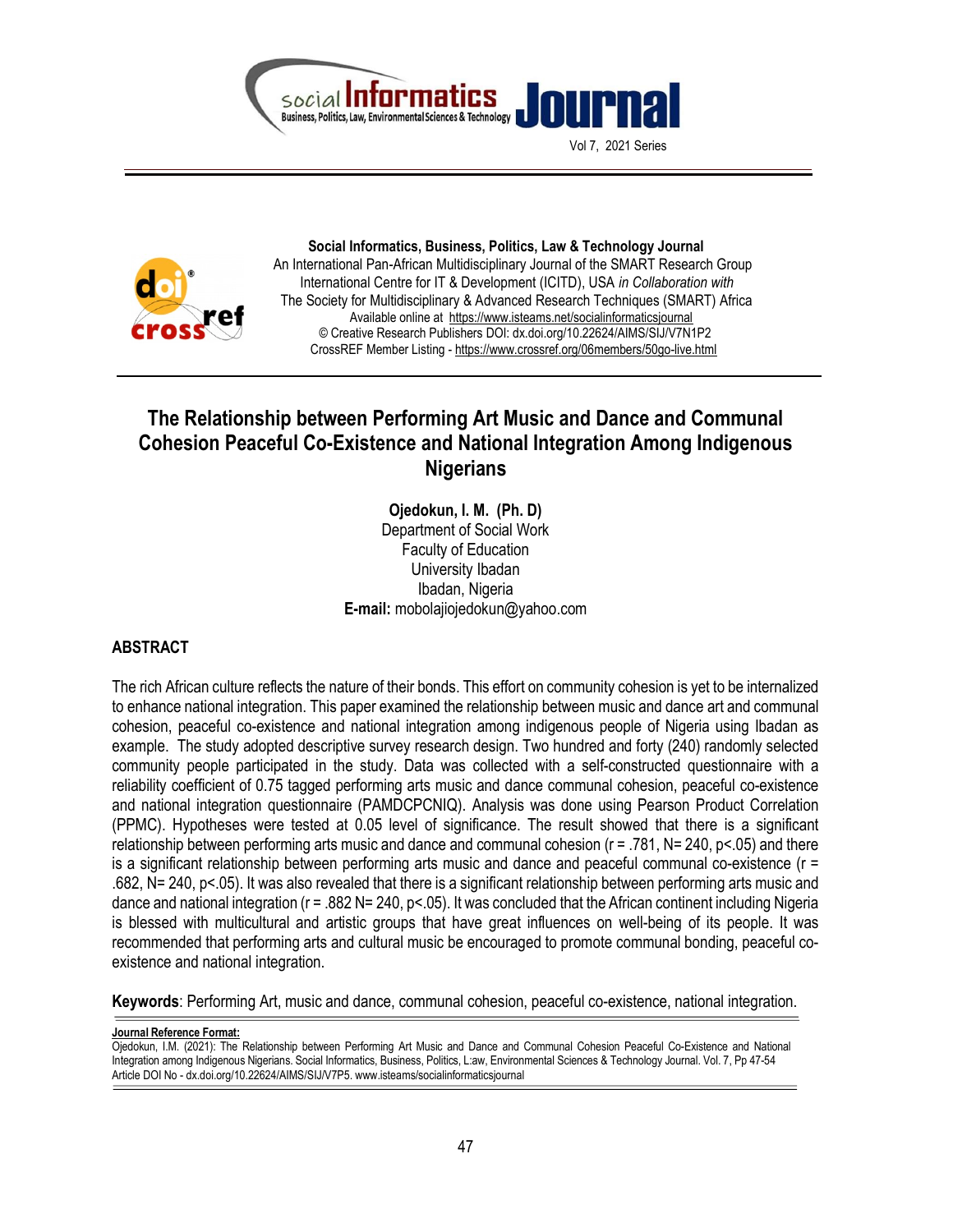

# 1. BACKGROUND TO THE STUDY

Performing art is a medium of socialization. It is a pleasure oriented phenomenon across the globe. It is a form of creative activity that is displayed in front of the audience. Performing art includes music and dance which ranges from vocal and instrumental music, dance and theatre to pantomime sung verse and beyond. United Nations Educational, Scientific and Cultural Organisation (UNESCO) (2020) affirmed that performing art music and dance includes human cultural expression reflecting creativity in intangible cultural domains. In the same trend, music is performed at various events such as marriages, funerals, rituals and initiations, festivities, entertainments and many other forms of social functions. Dance is a form of physical aspects of showcasing rhythmic movement. Steps and gestures of dance, most times expresses sentiments, mood or illustrates specific daily events such as religious dance, and those representing hunting, warfare or sexual activity.

 Premised on the above, it could be adjudged that acting, singing, dance and music, dialogue, narration or recitation including puppetry and pantomime are combination of traditional theatre performances. Most common gargets used in performing arts include: musical instruments, masks, costumes and other body decorations. To this end, music is perhaps one of the best examples of performing arts. It features prominently in recent times with explosion in the popularity of world music. It is therefore needful to say here that music, dance and theatre are key features of cultural tourism promotion. Performing arts teaches personal expression. The College of Arts, University of Derby (2016) found that the core components of human is the desire for expression over culture, emotions and beliefs. This desire teaches a lot about togetherness and peaceful co-existence. Performing artists can help humans to understand how society works, and educate themselves about the world around them. In support of the above, Isinguzo (2016) found that African music has played an important role in the strong African heritage and its importance can be seen in many aspects of African culture. African music is used to explain who we are and what we believe. For example, the Nigerian Yoruba tribe and tradition use the talking drum in different forms. It tells stories only the elders can understand. Generally in Africa, music can be used to pass a message for war, child birth, death of a king and to tell people to stay indoors for safety purpose. It is interesting to note that when a community is under threat, music can be used to call for help

Music all over the world is adjudged to be pleasurable. People believe that music plays a significant role in strengthening social bonds. Koelsch (2013) described several mechanisms through which music impact human ability to connect with one another. It impacts brain circuits involved in empathy, trust and cooperation; thereby explaining how it has survived in every culture in the world. Music played or listened to is a powerful social magnet. Listening to music or playing it with other people brings social buzz, making people feel connected to those around them. Koelsch further documents that there are four ways music strengthens social bonds. These include: Music increases contact coordination and cooperation with others; Music gives an oxytocin boost; Music strengthens theory of mind and Music increases cultural cohesion.

1. Music is said to have involved contact with others. It provides a net of physical and psychological safety that helped the early ancestors and it still helps humans to survive. By harmonizing the beat, people have positive social feelings towards one another. In the same trend, Suttie (2015) found that coordinating movement with another person is linked to the release of pleasure chemicals (endorphins) in the brain which explains why people get positive, warm feelings when they make music together; being a band or choir member involves cooperation in preparation before or during performance. It could be argued that music increases the trust between individuals and the chances of future cooperation.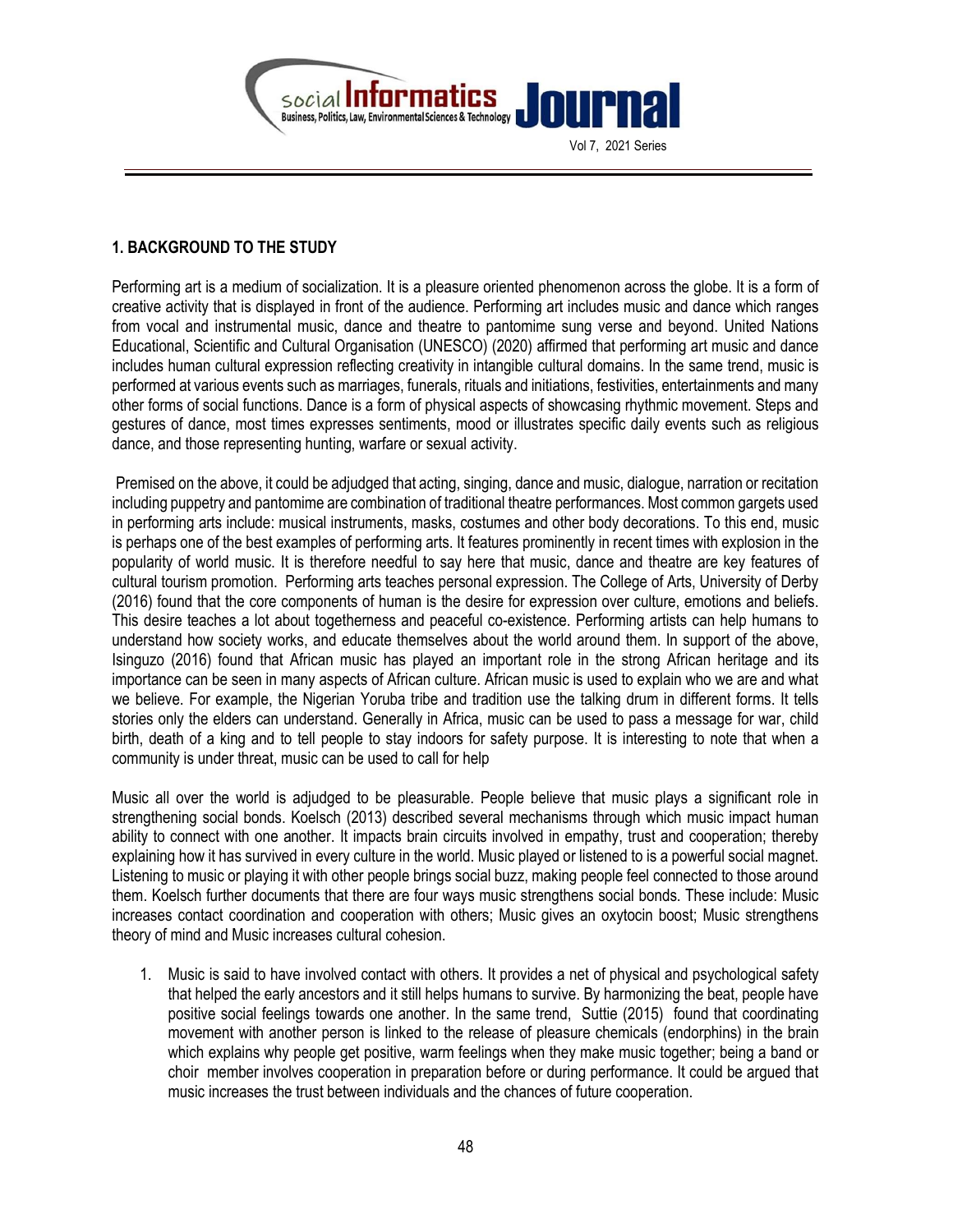

- 2. Music boots oxytocin through its important role in increasing bonding and trust between people. Oxytocin is a neuropeptide affiliated with breast feeding and sexual contact. Suttie (2016) found that there is a link between singing, oxytocin and socialization. This perhaps explains the relationship between mothers singing lullabies to their new born babies. Music is said to increase bonding through oxytocin release.
- 3. According to Koelsch, Offermans and Franzke (2019), music has direct link to the theory of mind. This suggests that human brain process sound when humans hear music and tries to understand the intent of the musician and what is being communicated. In the same vein, music is said to have increased empathy development.
- 4. Music increases cultural cohesion. It is a one way of communicating belongingness that increases sense of safety and obligation toward a group. For example, singing the national anthem at the beginning of an inaugural lecture in any citadel of education or a baseball game is a sign of patriotism to one's nation. Favorite lullaby is passed down through generations. Musical preferences also have deeper meaning than just entertainment. It is generally believed that when an individual discovers that someone likes a piece of music that he or she likes, there is the tendency to think better of that fellow, meaning that music influences how humans think others will get along. Music strengthens the perception of social cohesion among people. It is important to note that social cohesion is higher within families and among peer groups, especially when young people listen to music with their family members or peers.

Premised on the above, Suttie (2016) further established that music acts as a 'social glue' that binds people together, music works like language because emotions and intents are communicated. Just like language, music can be passed from generation to generation creating sense of continuity and loyalty to one's tribe.

 The Washington D. C. (2020) reported that listening to music showed a reduction in post-operative pain, chronic pain and the need to take medication. The report further said that music, in conjunction with behavioural therapies, medications and recovery support services can improve treatment outcomes for patients with opioid disorder. In the same vein, music has been found to have significant effect in the treatment of patients. Suttee (2015) found that music reduces stress, anxiety, and pain. It was said further that, music improves immunity system and aids memory. Perhaps this is the reason why it is easy to commit music to memory especially as seen in children. Music has also been adjudged to be one of the key element of health and wellness. In support of the above, Ojedokun (2016) found that music and dance therapy help patients to make adjustment to psychological well-being. It was then concluded that music and dance therapeutic approach is an essential treatment in social work practice.

Social cohesion refers to the extent of connectedness and solidarity among groups in society. It identifies two main dimensions: the sense of belonging of a community and the relationship among the members. Megan (2016) found that music can bring people together because it transcends language limitations. The rhythm and melodies enable players and users to communicate non-verbally. This provides opportunities for members of a community to be around each other. In essence, it promotes familiarity and the formation of healthy relationships. It is apparent that music can develop a more harmonious society if access to it is provided and engagements promoted.

Music can be used to form strength between different communities. Most African communities gather during festivity to display different musical prowess and competitions lead to specialization even during dancing expeditions. It is needful to also say that performing arts music and dance attracts prices and awards of excellence across the globe. Nwabueze (2005) in his inaugural lecture states that performing arts portrays the reality of life, mirrors society and lives of the citizens and addresses the problems of the society.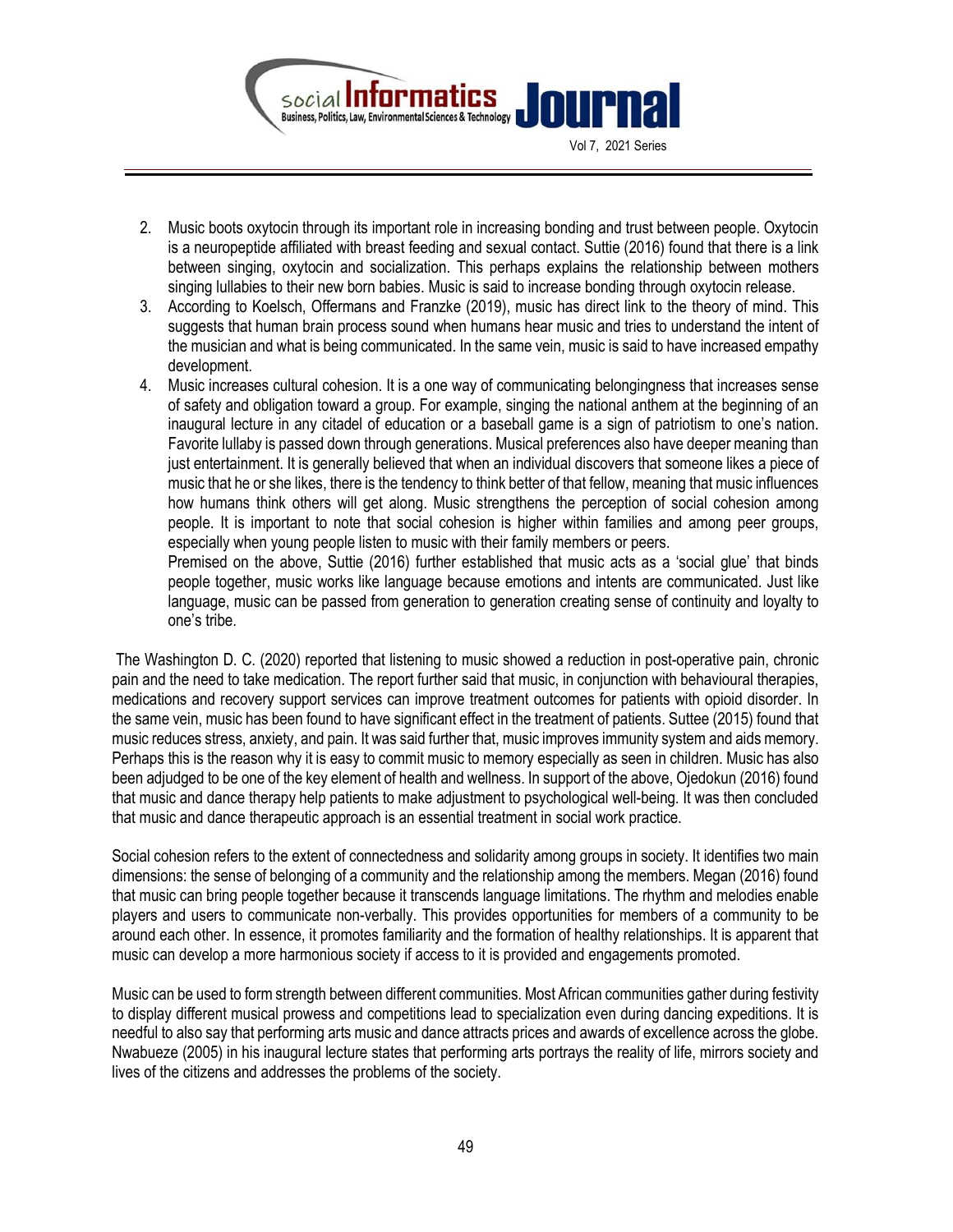

Vol 7, 2021 Series

He reechoed the fact that a society that cannot read should at least watch. The traditional mode of literary expression lends authenticity to integration and universality. Nwabueze in his incredible landing affirmed that no art can better serve society as the theatre art. Integration occurs when separate people or things are brought together. Social integration could be described as the process during which newcomers or minorities are incorporated into the social structure of the host society. Premised on this, Apogu (2019) found that the incorporation of plays and films into national plans will promote national unity and integration in Nigeria and that the potentials of different cultural values could be annexed through stage performances. In support of the above, Oparah (2019) found that listening to and watching Chief Ebenezer Obey; King Sunny Ade and other big time musicians and artists in some notable Nigerian theatre performances such as the new masquerades, Cockroach at Dawn, Adio Family, the Village headmaster and so on were found to have promoted national unity and the diversity of Nigeria in time past. This can still happen now if the recommendations of this paper is considered. Lastly, Evonu (2018) appealed to all Nigerians to embrace cultural integration to achieve mutual understanding and foster national unity.

Ibadan is an ancient custodian of culture and tradition; the third largest city in Nigeria after Lagos and Kano respectively. Ibadan is the largest city in the old western region of Nigeria. Ibadan has been the state capital of the western region, old Oyo state and the now, new Oyo state respectively. It is on this premise that this study tried to find out the relationship between performing arts music and dance and communal cohesion, peaceful-coexistence and national integration among indigenous Ibadan citizens.

### 1.1 Objectives of the Study

- 1. To examine the relationship between performing arts music and dance and communal cohesion among indigenous Ibadan citizens.
- 2. To examine the relationship between performing arts music and dance and peaceful co-existence among indigenous Ibadan citizens.
- 3. To examine the relationship between performing arts music and dance national integration among indigenous Ibadan citizens.

### 1.2 Hypotheses

- 1. There is no significant relationship between performing arts music and dance and communal cohesion among residents in Ibadan Nigeria.
- 2. There is no significant relationship between performing arts music and dance and peaceful co-existence among residents in Ibadan Nigeria.
- 3. There is no significant relationship between performing arts music and dance and national integration among residents in Ibadan Nigeria.

# 2. METHODOLOGY

The study adopted descriptive survey research design. Two hundred and forty (240) participants were randomly selected within the community people in three local government areas of Oyo state, Nigeria. These are Ibadan North, Ibadan North-East and Ibadan north-west local government areas of Oyo state of Nigeria. A self-constructed questionnaire, duly validated and with a reliability coefficient of 0.75 tagged performing arts music and dance, communal cohesion, peaceful co-existence and national integration questionnaire (PAMDCPCNIQ) was used as instrument for the study. The instrument was administered with the help of six trained research assistants. Completed questionnaire was collected on the spot and was coded for data analysis. Pearson Product Moment Correlation was used as statistical tool. Hypotheses were tested at 0.05 level of significance.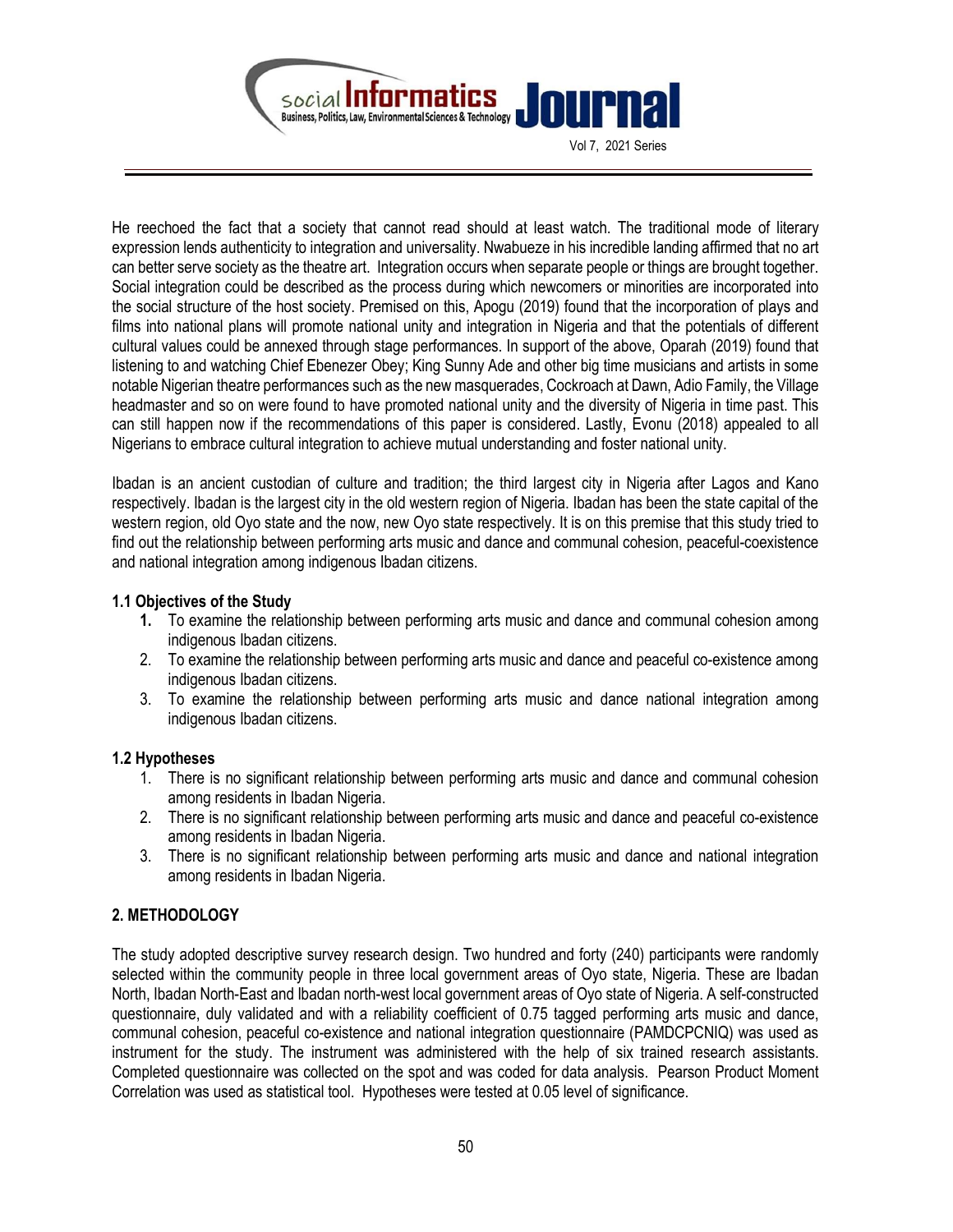

# 3. RESULTS

The results from the study showed that, 35% of the respondents were male, 65% were female. This implies that, majority of the respondents were females. The results further showed that 36.7% of the respondents were between the ages of 45- 50 years; 21.7% were between 51 -55 years. 17.8% were between the ages of 56 – 60 years and more than 23% were above 60 years. The implication of the result is that, majority of the respondents were between 45 years and above. Based on the results obtained, 63.3% of the respondents were Christians, 15% were Muslim by faith while 21.7% were from the traditional religion. This implies that majority of the respondents were Christians. H01: There is no significant relationship between performing arts music and dance and communal cohesion among residents in Ibadan Nigeria.

| Table 1: Pearson Product Moment Correlation showing the relationship between performing arts music and |  |
|--------------------------------------------------------------------------------------------------------|--|
| dance and communal cohesion among residents in Ibadan Nigeria.                                         |  |

| Variable                        | Mean   | Std. Dev. | Ν   |     | D   | Remark |
|---------------------------------|--------|-----------|-----|-----|-----|--------|
| Performing arts music and dance | 14.008 | 5.704     | 240 | 781 | 000 | Sig.   |
| Communal cohesion               | 2.5708 | l.103     |     |     |     |        |

Table 1 above showed that there was a significant relationship between performing arts music and dance and communal cohesion among residents in Ibadan Nigeria (r = .781, N= 240, p<.05). The result rejected the null hypothesis while the alternate hypothesis was accepted.

H0<sub>2</sub>: There is no significant relationship between performing arts music and dance and peaceful co-existence among residents in Ibadan Nigeria.

| Table 2: Pearson Product Moment Correlation showing the relationship between performing arts music and |
|--------------------------------------------------------------------------------------------------------|
| dance and peaceful co-existence among residents in Ibadan Nigeria.                                     |

| Variable                           | Mean   | Std. Dev. | N   |     |     | Remark |
|------------------------------------|--------|-----------|-----|-----|-----|--------|
| Performing arts music<br>and dance | 11.921 | 6.248     | 240 | 682 | 000 | Sig.   |
| Peaceful co-existence              | 17.683 | .094      |     |     |     |        |

 Table 2 above revealed that there was significant relationship between performing arts music and dance and peaceful co-existence among residents in Ibadan Nigeria (r = .682, N= 240, p<.05). The null hypothesis was rejected while the alternate hypothesis was accepted.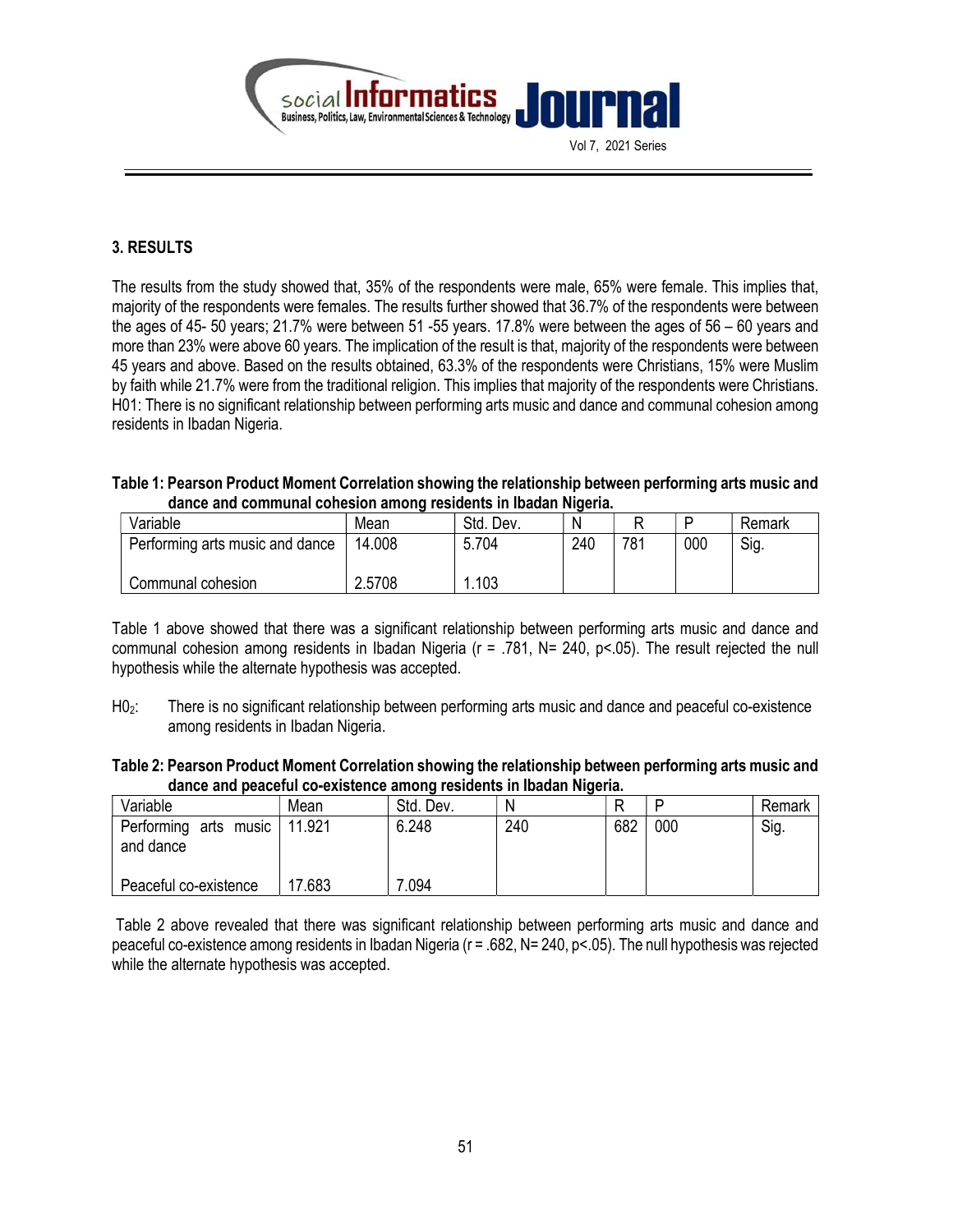

H03: There is no significant relationship between performing arts music and dance and national integration among residents in Ibadan Nigeria.

| Table 3: Pearson Product Moment Correlation showing the relationship between performing arts music and |
|--------------------------------------------------------------------------------------------------------|
| dance and national integration among residents in Ibadan Nigeria.                                      |

| .                               |        |           |     |     |     |        |  |
|---------------------------------|--------|-----------|-----|-----|-----|--------|--|
| Variable                        | Mean   | Std. Dev. |     |     |     | Remark |  |
| Performing arts music and dance | 15.721 | 5.674     | 240 | 882 | 000 | Sig.   |  |
| National integration            | .683   | .094      |     |     |     |        |  |

 Table 3 above showed that there was a positive significant relationship between performing arts music and dance and national integration among residents in Ibadan Nigeria (r = .882 N= 240, p<.05). Premised on the results, the null hypothesis was rejected while the alternate hypothesis was accepted.

# 4. DISCUSSION OF FINDINGS

The result of this study revealed that there is a significant relationship between performing arts music and dance and communal cohesion. There is a known fact that music has the potential to make people feel connected to all humanity. The result is in line with Koelsch (2019) who found that the more humans use music, the closer it brings them together literally and figuratively. It is said that music increases potential for empathy, social connection and cooperation. In the African parlance, performing artistes when singing praises of a celebrant, reminds him or her of the ancestral background bringing or motivating a sense of belonging which, most times, do not go free of charge. This in essence motivates the celebrant to give more to the praise singers.

In support of the above, I have watched a wealthy celebrant who removed and gave his most valued top dress, gold ring and expensive wrist watch to the praise singer because of the influence the performance had on him. It was also recorded in history that some young people competed for the highest bidder when the artist renders good music and praises of their fore fathers. In the same vein, Suttie (2015) found that music helps synchronize human bodies and brains. Singing together is also found to bring people closer and more connected.

 Most asked question is "why is singing such a powerful social glue?" The immediate answer that comes to mind is that there is something in music that brings people closer to each other. Music helps to bring people closer together and binds them as a community. Suttie (2015) later affirmed that there is a dedicated part of the human brain for processing music. This further supports the theory that music has a special and important function in human lives. Music makes human feel good; this has been documented in research that performing music through singing, drumming and dancing helps participants to develop higher pain thresholds.

Premised on the above, it could be adjudged that music when played by people themselves (for example, church or cultural music) make them feel good and connected. The result is also in line with Loeren and Arbuckle (2019) who found that musical reactivity is casually related to basic social motivations. They also found that reactivity to music is related to markers of successful group living; meaning music makes people affiliate with groups. The rhythm in music helps to synchronise the brain and coordinates body movement with others (dancing) translating to a whole group.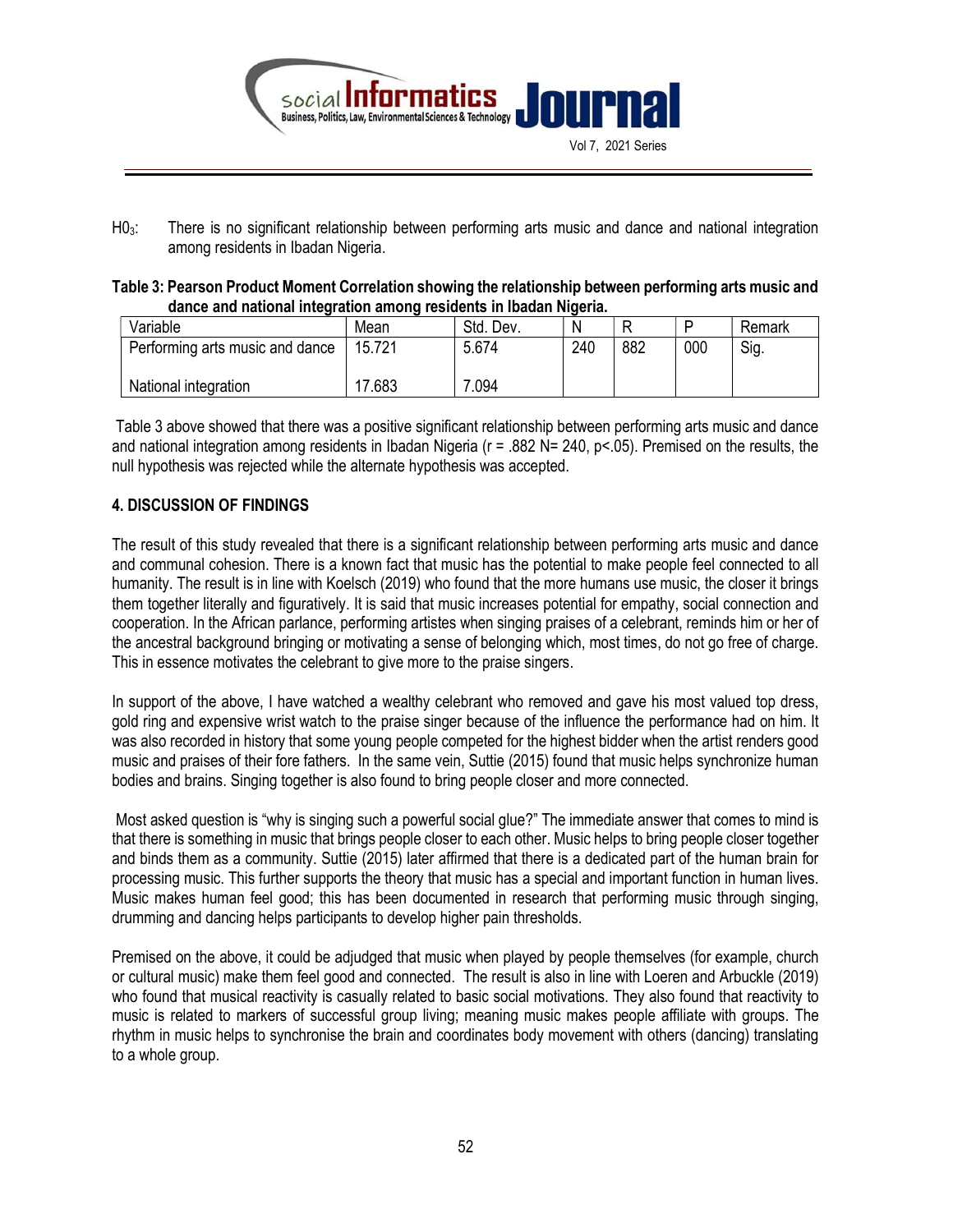

It could be affirmed also that music increases sense of community and pro-social behavior that enhances peaceful coexistence. In fact, dancers' body movements is said to be more synchronized to a drum beat more accurately to a human they see than a drum machine. Loerch et al (2019) recommended that for a more harmonious society, music must be included in our day to day lives for a peaceful coexistence.

The result also revealed a significant relationship between performing arts music and dance and national integration. This is in line with Keun (2017) who found that teaching of national dance and creative dance cultivates understanding of the crucial norms and practices of the various ethnic race living together in a country. It was further emphasised that music and dance are the skills and competences needed for the young generation to succeed in knowledge-based economy of the twenty-first century. It could be inferred that there is a palpable tension in Nigeria as at now. The ordinary citizen feel traumatized by the level of insecurity and racial suspicion. To douse this tension, there is the need for serious mutual relationship that will foster national integration. Premised on the above, Oghujah (2014) earlier asserted that the issue of national integration is of paramount concern to all peoples living in multiracial societies.

# 5. CONCLUSION

The study concludes that the African continent including Nigeria is blessed with multicultural and artistic groups that have great influence on well-being of its people. There is a known fact that music has the potential to make people feel connected to all humanity. Music helps synchronize human bodies and brains. Singing together is also found to bring people closer and more connected. It provides a net of physical and psychological safety that helped the early ancestors and it still helps humans to survive; as it has direct link to the theory of mind and increases cultural cohesion. Music boots oxytocin - a neuropeptide affiliated with breast feeding - through its important role in increasing bonding and trust between people and sexual contact. Medically, listening to music showed a reduction in post-operative pain, chronic pain and the need to take medication. Performing arts portrays the reality of life, mirrors society and lives of the citizens and addresses the problems of the society. Integration occurs when separate people or things are brought together

# 6. RECOMMENDATIONS

- 1. The Federal Government should as a matter of urgency organize more cultural exchange programs that would entrench people in other peoples culture to foster unity among the Nigerian citizens
- 2. The public should visit museums where they will see and learn about other people's arts. It is hoped that this will promote unity among Nigerians.
- 3. Performing arts, music and dance should be injected into the school curriculum to enhance the understanding of the Nigerian rich cultural arts heritage
- 4. Social workers should encourage their clients to cultivate a better understanding of other people's culture, arts, music and dance. It is hope that people will create more interest in cultural arts performance, music and dance.